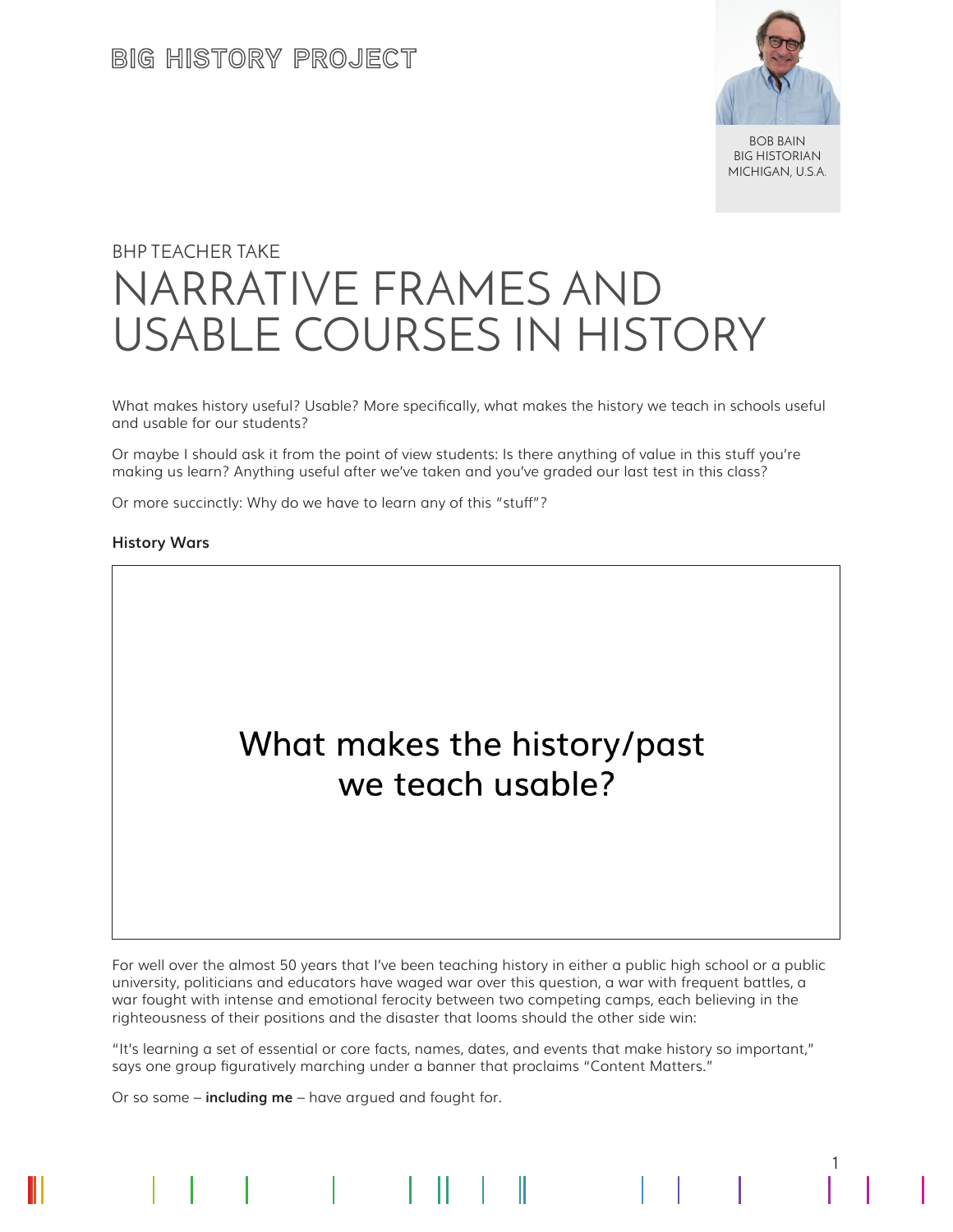### **BIG HISTORY PROJECT**



"No! No! No!" their opponents respond. "Memorizing facts is trivial compared to learning how to 'do' history the way historians do history," they cry, as they figuratively marshal their forces under the banner "Critical Thinking Matters."

Or so some – **including me** – have argued and fought for.



I'll bet you're familiar with the battles, the combatants, and the issues. And I'll bet you've even seen some of these skirmishes up close, fought in your state, your district, or maybe even over your dinner table.

And possibly, like me, these fights are internal since you identify with both sides. Content matters? "Yeah, of course," you think. "But what content? And whose content? And how does knowing stuff from hundreds or thousands of years ago help students today?"

2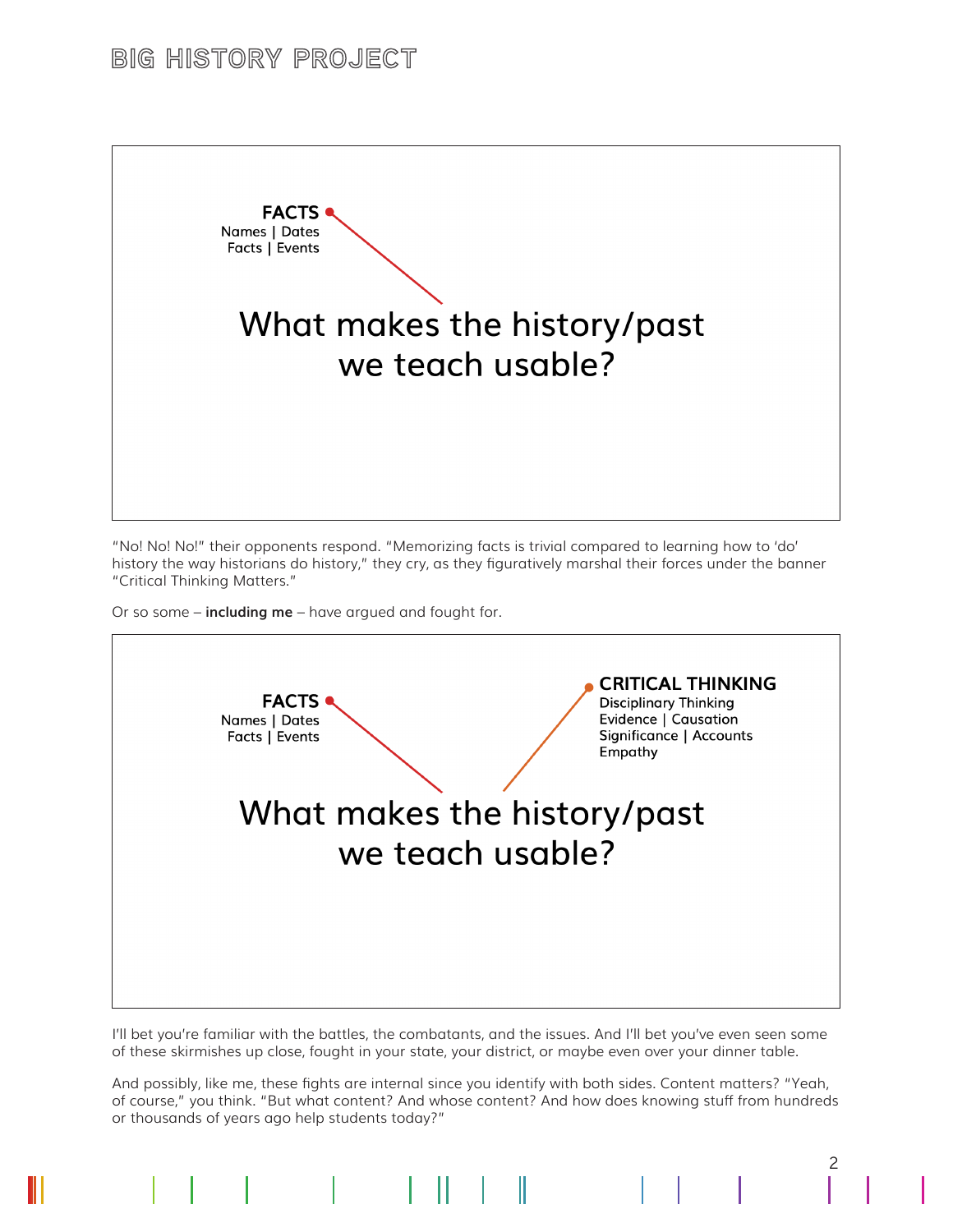### BIG HISTORY PROJECT

"No, it's critical thinking that matters," you conclude, only to wonder: "But then why teach history when other courses might be able to teach critical thinking in more immediate, real-world settings? And how can you possibly teach critical thinking without facts?"

#### **A Missing Element of History's Value**

But what if neither facts nor critical thinking nor the combination of the two is enough to provide our students a historical understanding they can use well after they close their textbooks and notebooks, and after we close our grade books? What if we've ignored a key element of history's importance, an everyday feature of history's value?

Recently, I've begun to realize we've ignored a type of historical thinking -- historical consciousness -- that I use every day and began using long before I ever took a course in history, ever learned a fact from a teacher or textbook, or ever took up the "unnatural" thinking practices of historians. Indeed, I developed historical consciousness when I was around four years old, if not younger – and I'll just bet you did, too.

Starting around four, I created stories – narratives – that strung together past events into a meaningful frame, a frame that located me in time, connected my present to my past, and oriented me to a possible, plausible, future.

And rather than seeing this as a third combatant in the history wars, I have begun to see all three approaches– facts, thinking practices, and the historical stories we use to make sense of our lives – as essential features of developing a usable history for our students.



After years of dismissing historical narratives as "mere stories" or harboring an anxiety about imposing one grand narrative on my students, I am looking anew at what I knew before I even entered school.

To quote Bob Dylan, "I was so much older then, I'm younger than that now."

Now, while politicians, policy makers, historians, and educators have ignored historical stories or worried about a single, dominant narrative, other scholars have not. Novelists, playwrights, philosophers, and psychologists recognize the value of story – some arguing that human beings are "storytelling animals" – that our capacity to construct stories about the past to help understand the present is one of humanity's most distinguishing characteristics.

 $\mathsf{L} \mathsf{I}$ 

3